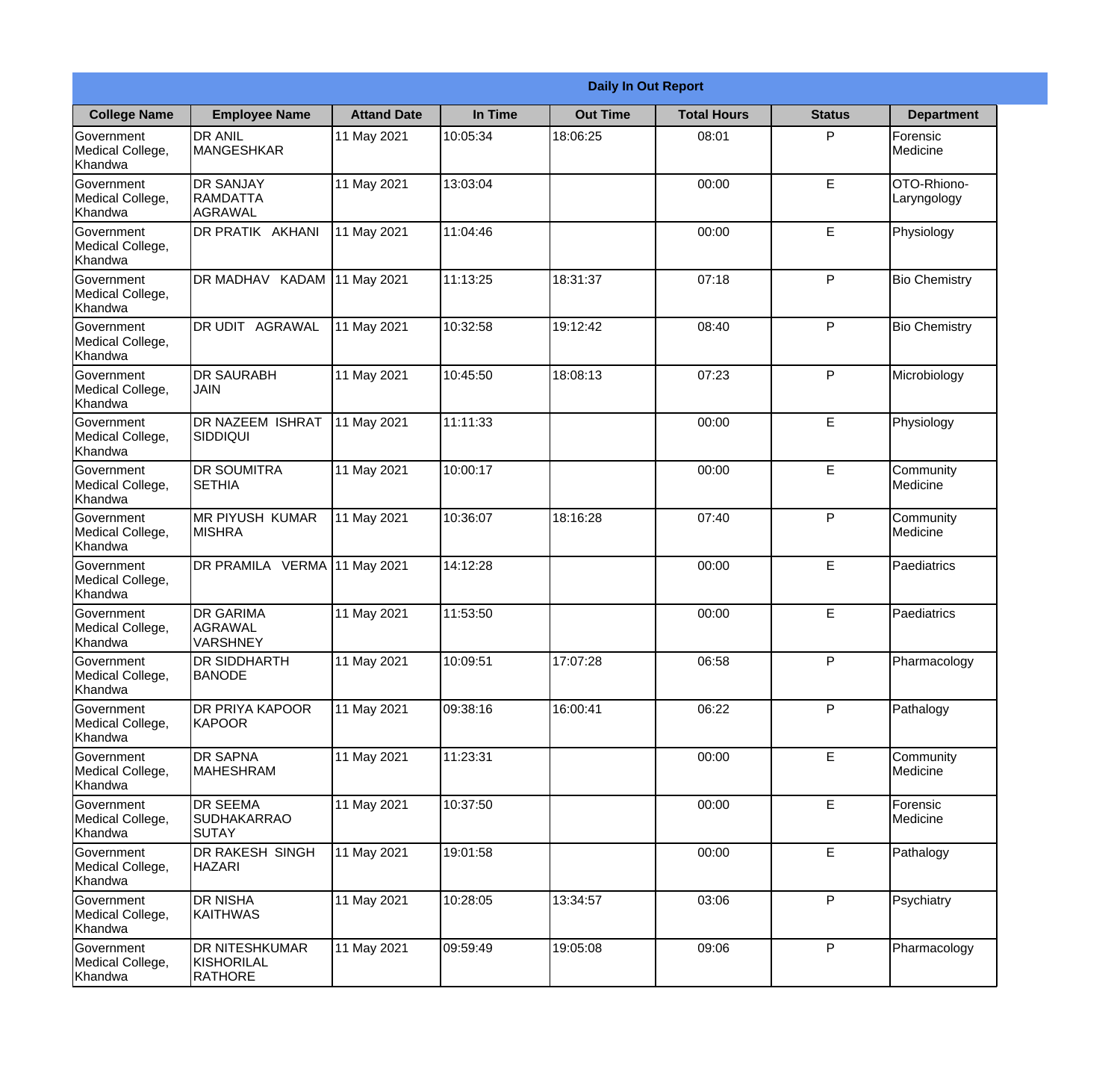| <b>Designation</b>                  | <b>Category</b>     |
|-------------------------------------|---------------------|
| Assistant Professor   Para Clinical |                     |
| Professor                           | Clinical            |
| Assistant Professor   Non Clinical  |                     |
| Assistant Professor   Non Clinical  |                     |
| Associate Professor Non Clinical    |                     |
| Associate Professor Para Clinical   |                     |
| Professor                           | <b>Non Clinical</b> |
| Assistant Professor   Para Clinical |                     |
| Statistician                        | Para Clinical       |
| Professor                           | Clinical            |
| Associate Professor Clinical        |                     |
| Associate Professor   Para Clinical |                     |
| Demonstrator/Tutor   Para Clinical  |                     |
| Associate Professor Para Clinical   |                     |
| Professor                           | Para Clinical       |
| Professor                           | Para Clinical       |
| <b>Assistant Professor</b>          | <b>Clinical</b>     |
| Demonstrator/Tutor   Para Clinical  |                     |

## **Daily In Out Report**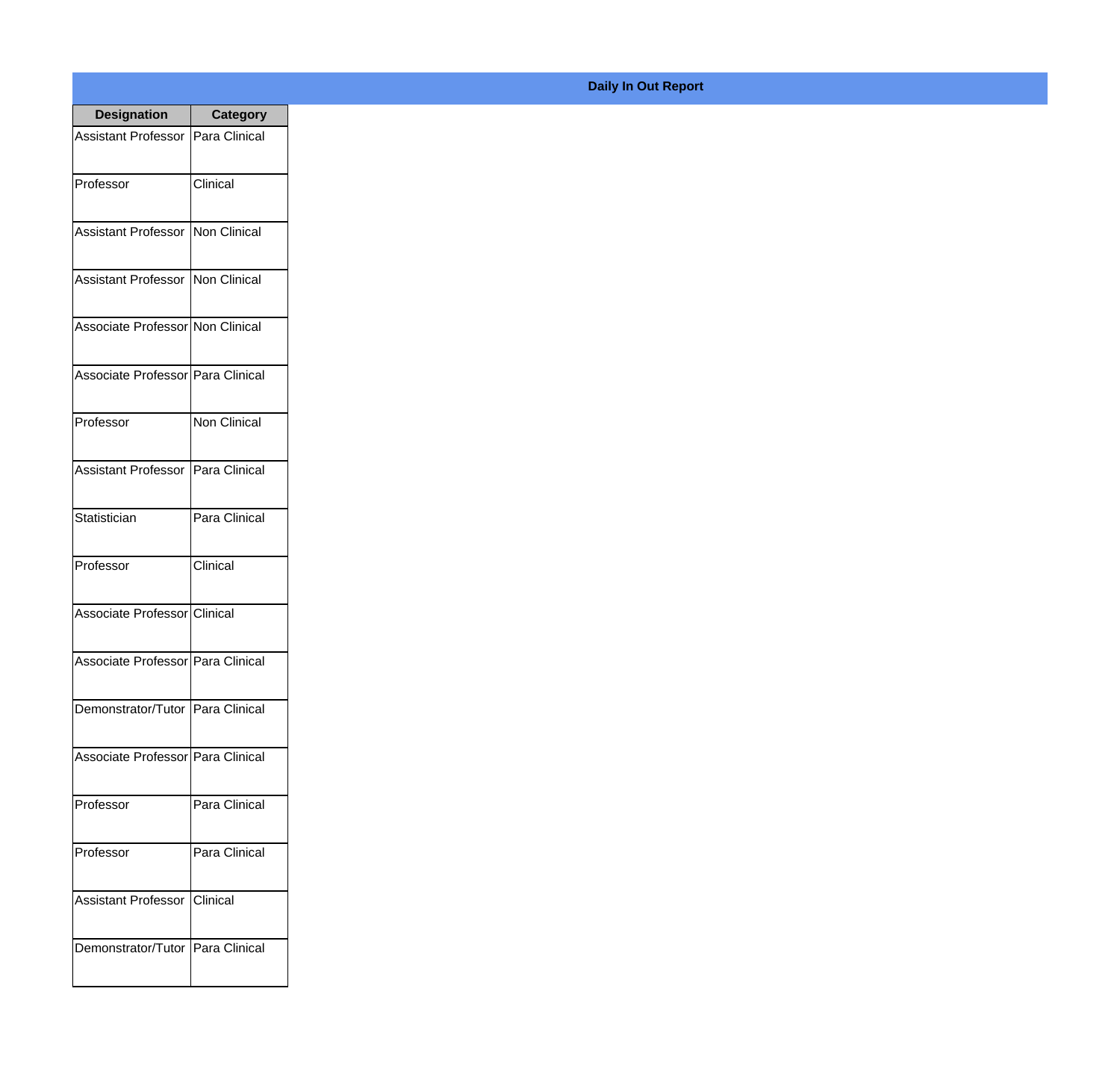|                                                  |                                            |             |          |          | <b>Daily In Out Report</b> |    |                             |
|--------------------------------------------------|--------------------------------------------|-------------|----------|----------|----------------------------|----|-----------------------------|
| Government<br>Medical College,<br>Khandwa        | <b>IDR NISHA MANDLOI</b><br><b>IPANWAR</b> | 11 May 2021 | 10:13:14 |          | 00:00                      | E  | Obstetrics &<br>Gynaecology |
| Government<br>Medical College,<br>Khandwa        | DR NANDINI DIXIT                           | 11 May 2021 | 11:18:01 |          | 00:00                      | E  | Paediatrics                 |
| <b>Sovernment</b><br>Medical College,<br>Khandwa | <b>IDR MUKTESHWARI</b><br>IGUPTA           | 11 May 2021 | 11:34:16 | 17:54:26 | 06:20                      | P  | Pharmacology                |
| <b>Sovernment</b><br>Medical College,<br>Khandwa | <b>MOHIT GARG</b>                          | 11 May 2021 | 15:05:43 |          | 00:00                      | E. | General Medicine            |
| Government<br>Medical College,<br>Khandwa        | <b>WAGHMARE</b><br><b>IRENU</b>            | 11 May 2021 | 12:04:26 |          | 00:00                      | E  | Community<br>Medicine       |